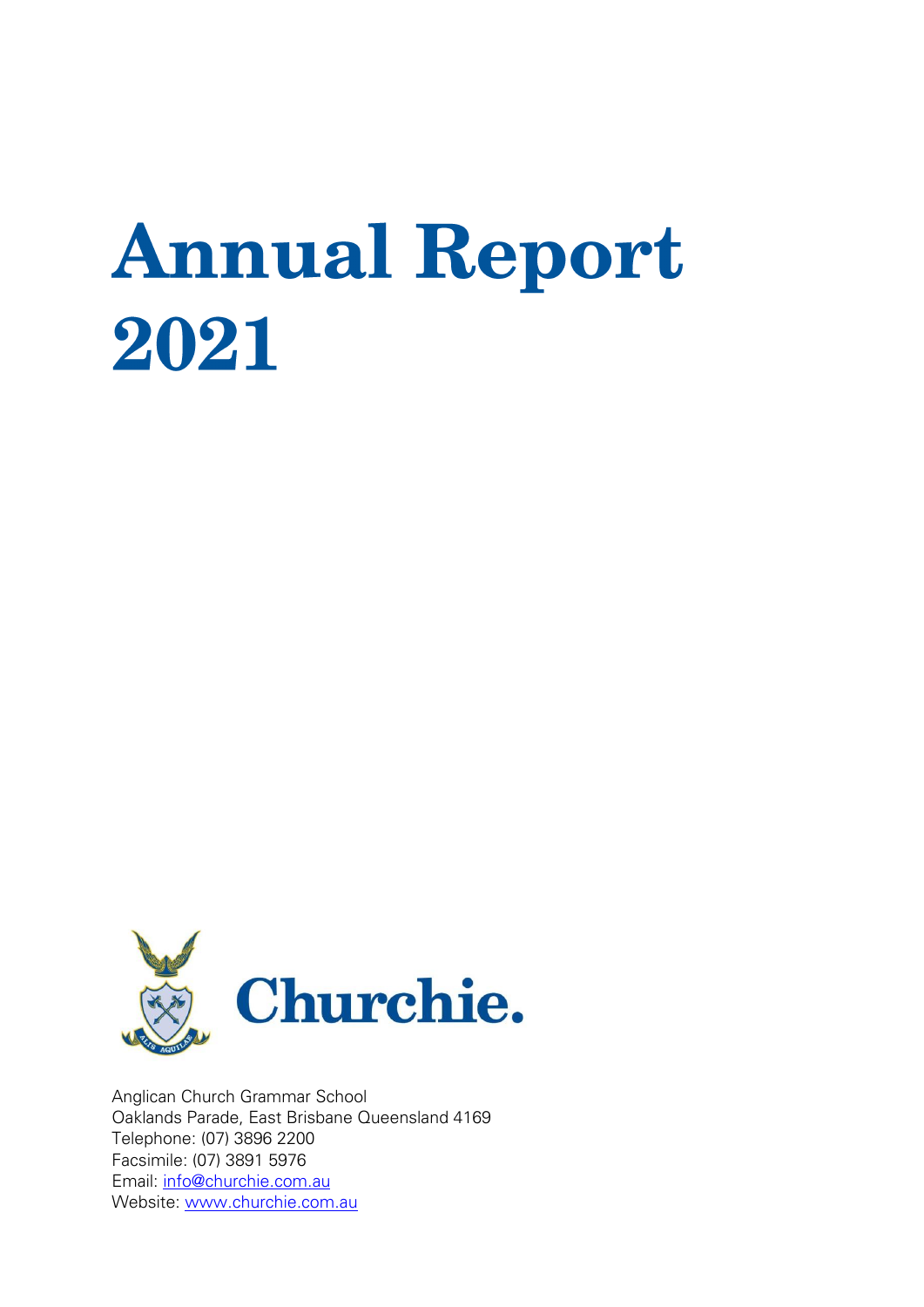# **Introduction**

Established in 1912, Anglican Church Grammar School (Churchie) is an independent boys' school for day students (Reception (prep) to Year 12) and boarding students (Years 7 to 12). At the end of 2021, Churchie's enrolment included 1834 students in Reception (Prep) to Year 12, including 142 boarders, eight international students and 18 Indigenous students.

Churchie is a school of the Anglican Church of Australia, a member of the Great Public Schools' (GPS) Association of Queensland and an International Baccalaureate (IB) World School authorised for the delivery of the IB Diploma Programme and Primary Years Programme (PYP).

The School's vision is to be recognised nationally and internationally as a leader in educating young men. This vision is embodied in Churchie's mission, founding tenets and values.

## The making of men

Churchie's mission, the making of men, is achieved through the development of young men of good character, strong intellect and generous spirit who will move confidently into the global community and who will use their talents and gifts to lead and serve others.

#### Founding tenets

Churchie achieves its mission through a focus across the tenets of:

- academic excellence
- personal growth
- spiritual awareness
- service.

#### What we value

As a leading education institution, Churchie values:

- future-focused learning and thinking
- a balanced curriculum
- emotional intelligence, wellbeing and resilience
- tradition, culture and community
- commitment to excellence
- respect, compassion and support.

#### Who we serve

As a community, we exist to serve our core constituents of:

- students
- parents
- staff
- Old Boys (alumni).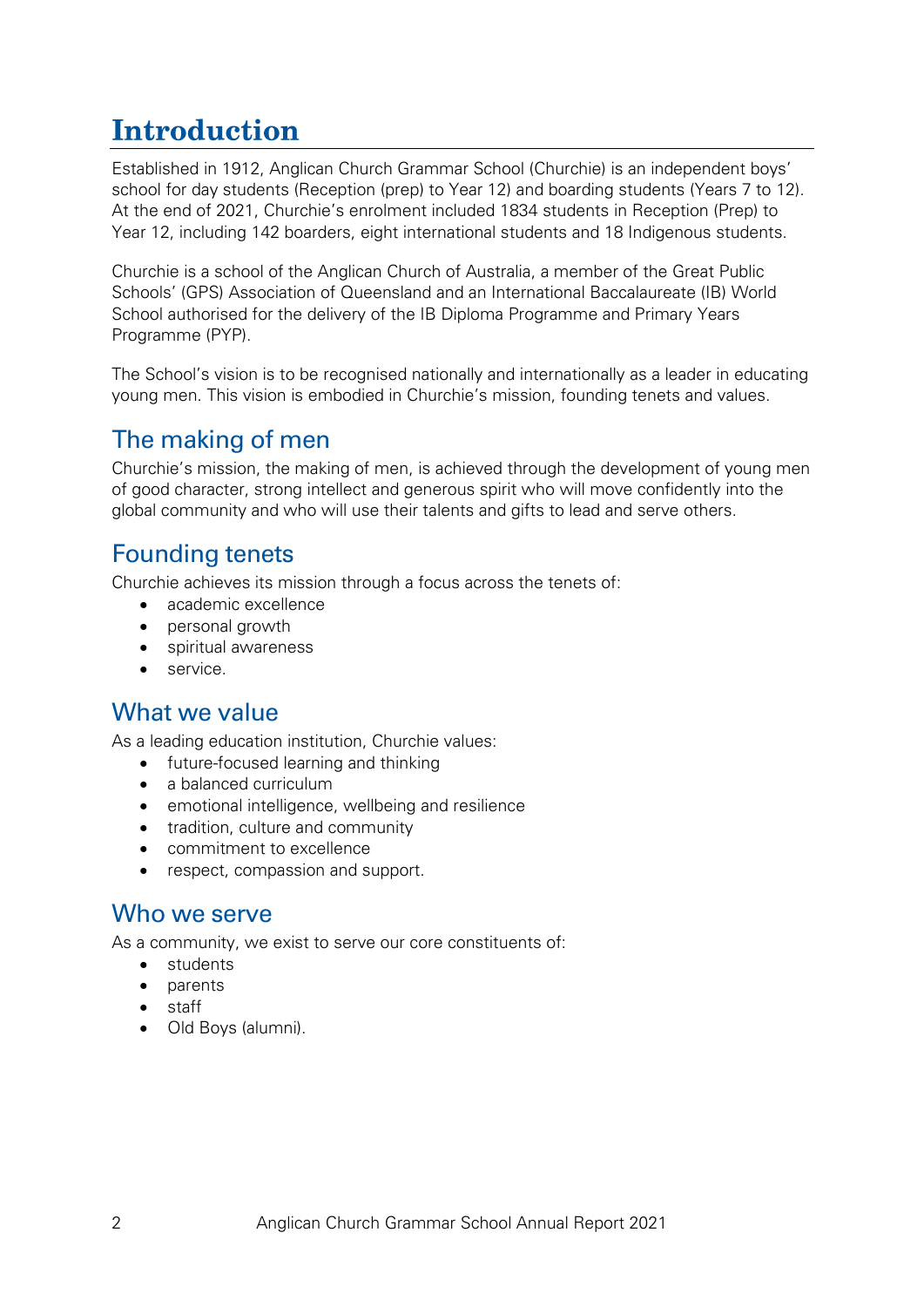# **Distinct curriculum offerings**

Churchie offers a broad, liberal education based on the Australian Curriculum and Queensland Curriculum and Assessment Authority (QCAA) syllabuses.

Churchie is also an authorised IB World School for the delivery of the [International](https://www.churchie.com.au/about-churchie/preparatory-school/international-baccalaureate)  [Baccalaureate Primary Years Programme](https://www.churchie.com.au/about-churchie/preparatory-school/international-baccalaureate) (PYP) and the Diploma Programme (DP). All Prep School students complete the PYP. Senior School students can choose between the IB Diploma Programme and the Queensland Certificate of Education (QCE) in Years 11 and 12.

#### Preparatory School

Through the curriculum and learning framework of the PYP, Churchie's Prep School delivers the Australian Curriculum across all the primary year levels, Reception (prep year) to Year 6.

The Reception (prep) year offers an ideal environment for a boy's first formal year of learning. Students experience an academic programme driven by both explicit instruction and an inquiry approach, empowering them with the skills to learn purposefully. They undertake studies in English, Mathematics, units of inquiry (including Science, Humanities and Social Sciences), Music, Visual Arts, Health and Physical Education, Japanese, Religious Education and Library.

Student learning is enhanced through participation in weekly extension and enrichment activities with an emphasis on technology. Small-group work across all year levels focuses on areas such as philosophy, problem solving, and extension activities in literacy and numeracy. Students from Reception to Year 6 undertake units of inquiry in the transdisciplinary theme of 'Who we are' as a year-long study. The units of inquiry have a strong emphasis on the social and emotional development of students. They focus upon the students developing a sense of self, developing social skills to get along with others and developing their emotional skills to help them recognise and express a range of feelings. In partnership with Swinburne University, an emotional intelligence (EI) programme is implemented across the Prep School to form part of the pastoral programme.

The development of each student's character is supported through a Pastoral Care Programme and a strong commitment to Anglican values, explored through weekly chapel services and Religious Education lessons. Students have many opportunities for cocurricular achievement and personal growth, offering a dynamic learning experience beyond the classroom.

The Prep School offers a mix of in-class support and external small-group support that is developmentally appropriate. It is Churchie's express intention that, as much as practicable, learning support in the Prep School is offered as an inclusive, classroom-based model.

#### Senior School

Year 7 at Churchie supports students transitioning from their primary years to their secondary education. The rigorous academic programme supports students as they become more autonomous in their learning. Students are encouraged to be complex thinkers, responsive creators, active investigators, effective communicators and active participants in a globally connected learning environment.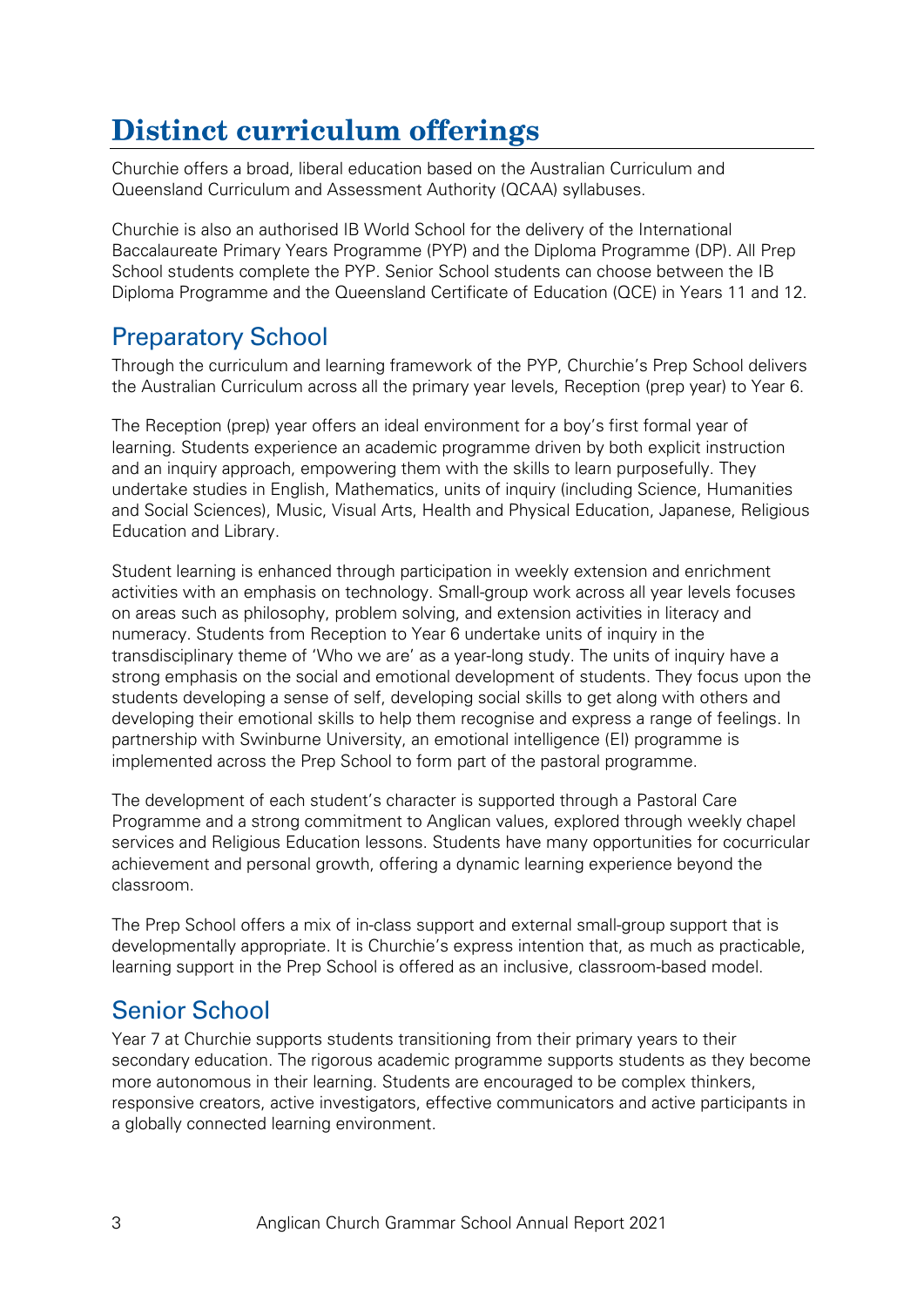The pastoral principles and practices that underpin the academic and cocurricular programmes are founded on the belief that academic success and the capacity to flourish are built on knowing each student well.

The one-to-one device (laptop) programme, together with other digital resources, helps students to explore the world beyond the immediate classroom and develop skills essential for the future.

In Years 7 to 10, students undertake the Australian Curriculum. As part of Churchie's commitment to a broad, liberal education, students in Year 7 and Year 8 study Visual Art, Drama, Music, and Design and Technology, while in Year 9 they are required to study at least one arts subject. As the School prepares students to be confident global citizens, all students undertake a second language (Mandarin Chinese, Spanish, French or Japanese) until the end of Year 10, whereupon they may choose to continue their language study in Years 11 and 12. The core subjects in Year 10 prepare students for studies in either the Queensland Certificate of Education (QCE) or the International Baccalaureate IB Diploma Programme pathway.

To be awarded a QCE, a student must complete a significant amount of learning to a set standard and in a set pattern, while meeting literacy and numeracy requirements. Students on the QCE pathway will study six General subjects, which must include English and a Mathematics subject, with an external examination for each subject. Students must also meet the Year 10 grade point average and subject pre-requisites to be well prepared for, and admitted to, the QCE pathway.

The IB Diploma Programme pathway offers a range of academic studies and learning experiences. It promotes conceptual learning, focusing on powerful organising ideas that are relevant across subject areas, and that help to integrate learning and add coherence to the curriculum. An IB pathway consists of six subjects, three of which are taken at a higher level and three are taken at a standard level. Additionally, there are three core components: the theory of knowledge; the extended essay; and creativity, activity, service. Students must meet the Year 10 grade point average and subject prerequisites to be well prepared for, and admitted to, the IB pathway.

Within the Senior School, all learning support is implemented within regular classroom. Class allocation is based on ability and needs.

Senior School students engage in leadership development training comprising theoretical and practical elements of leadership, personal development, service, personal challenge tours and outdoor education expeditions.

The School has also made provision for a small number of vocational education and training (VET) subjects that may only be accessed by students through an approved process. These subjects are available in Years 11 and 12 only.

#### Extension and enrichment

Students in the Preparatory School are provided with many opportunities for enrichment and extension. Emphasis is placed upon the in-class differentiation of the curriculum to meet the learning needs of boys. Personalised learning staff consult with classroom teachers to assist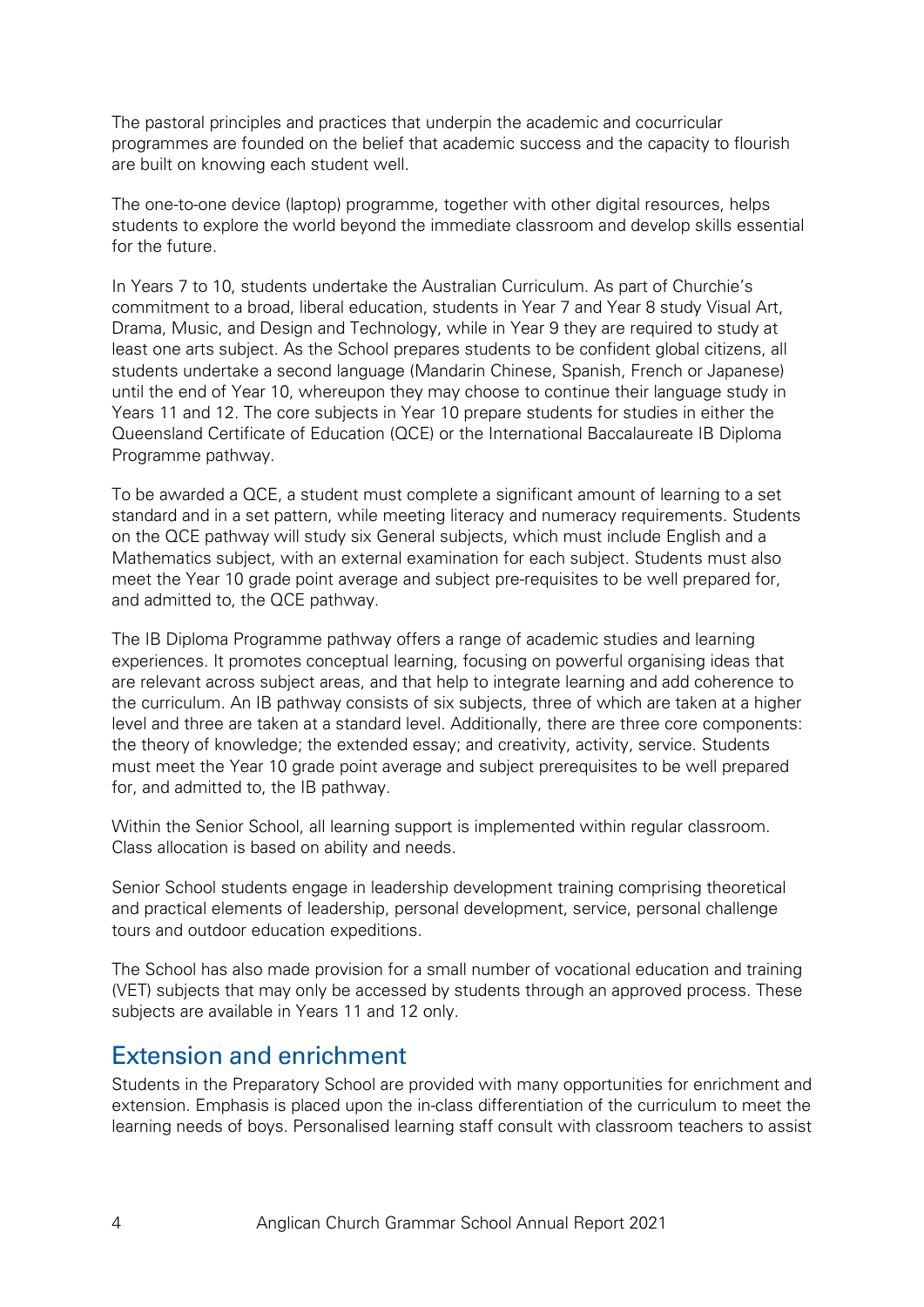in academic planning for boys requiring additional enrichment or extension. Differentiation of the curriculum is delivered in a small group setting outside the classroom context. Such programmes for more able students are offered as required for boys in Reception to Year 6.

Selected students are offered the opportunity to participate in G.A.T.E.WAYS workshops. Other opportunities include participation in a wide range of academic competitions including da Vinci Decathlon, Philosothon, Readers Cup, Quest and Innovators of the Future. Additional Preparatory School activities include robotics, maths and literary extension, debating and chess.

Students in Years 7 to 12 are offered similar opportunities within the Aquila academic talent development programme. In Years 7 to 9, the emphasis is on developing effective thinking through future problem solving, philosophy and creative writing. In Year 10 students participate in the Honours Extension Programme, where they undertake a project of their own choice and present their work at the November showcase. In Years 11 and 12, high ability students can undertake the subject Philosophy and Religion. In Year 12, Churchie also offers the more challenging Queensland Curriculum and Assessment Authority subject: Music Extension (Performance).

Aquila is a cocurricular group for students in Years 7 to 12 that meets weekly to develop skills and knowledge for academic competitions and activities. It aims to offer students very high-level academic challenges and experiences including national and international competitions (da Vinci Decathlon, World Scholar's Cup, UN Youth Public Speaking Competition), days of excellence and university-based STEM and entrepreneur challenges. Details about Aquila activities are in the section 'Significant achievement and initiatives' below.

#### Cocurricular activities

Churchie offers an extensive range of cocurricular activities incorporating academic, sporting and cultural and special interest activities for the benefit of all students.

Sports include basketball, cricket, cross country, football (soccer), rowing, rugby, swimming, tennis, track and field, volleyball and water polo. Other activities offered include music, debating, public speaking, chess, drama, photography and media. The drama and theatre activities offer students voice and speech tuition, the opportunity to participate in a major stage production, theatresports and stage crew for those interested in sound, lighting and leading technical productions.

The COVID-19 pandemic presented disruptions and restrictions that impacted the cocurricular programme. Most significantly, the lockdowns in Term 3 resulted in GPS premierships not awarded for basketball and rugby. However, despite these challenges, Churchie students in 2021 accomplished outstanding performances across the sports and activities, including retaining the GPS Chess premiership and 8 top-three finishes.

A notable hallmark of Churchie cocurricular is the breadth and depth of our programme, enjoying full support of students, allowing the School to provide the maximum number of teams across sports and a thriving variety of ensembles and programmes in the arts, with further growth set to continue as students recognise the fundamental importance of cocurricular involvement as part of their educational journey and the making of men.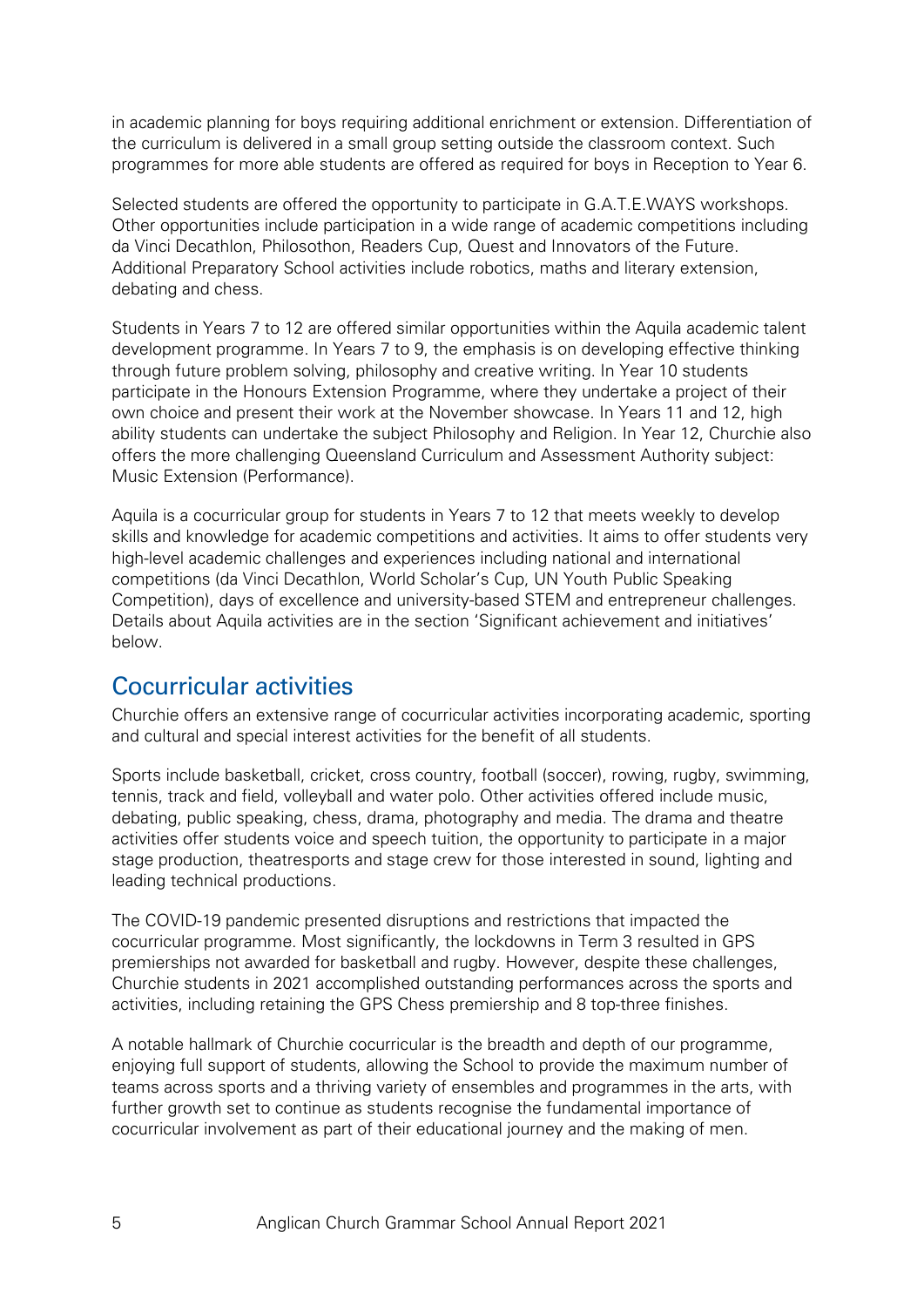The Duke of Edinburgh's International Award programme is open to boys from 12 years of age. This international programme operates in over 100 countries and is aimed at encouraging personal and social development.

Churchie has a strong Tri-Service Cadets (Army, Navy, Air Force) programme that is well patronised by students from Churchie and surrounding schools.

In addition, Churchie has a strong community service programme, which supports organisations and clubs in the local community and those in need domestically and in various international locations.

Churchie has established clubs and societies to encourage the interests of students including Churchie Media, Stage Crew, Book Club, Art Hub, Maths Club, literary competitions and science activities.

# **School culture**

Churchie is an academic institution that aspires to excellence within an environment of intellectual curiosity and high expectations. The pastoral care of all students is integral to school life and is an open expression of our Christian foundation in the Anglican tradition.

#### Staff development

Corporate professional development days are provided for both teaching and corporate services staff. Issues covered on professional development days may include curriculum and pedagogical development, pastoral care and welfare, student protection, boys' education, ICT, emotional intelligence, workplace health and safety, staff wellbeing, educational management and leadership, and personalised learning.

#### Pastoral care

In the Preparatory School, a multi-faceted approach to the provision of pastoral care is employed. Each student is a member of a class whose teacher is the chief pastoral carer for that class. Pastoral care teaching is both programmed and taught in response to evolving contexts within the class group. Class teachers are supported in their pastoral role by a team leader and by the Head and Deputy Heads of Preparatory School, the Prep Executive Teacher, and the Prep School Lay Chaplain, all of whom work with teachers, students, parents and, at times, other agencies to provide pastoral care for the students.

Students are also supported by Churchie's School Chaplain, Educational Psychologist and Prep School Guidance Counsellor. Support in the Prep School usually includes personal, spiritual and emotional support.

Additionally, the Prep School values and associated social skills are taught daily, and an outdoor education programme sequenced from Year 3 to Year 6 helps the students to develop independence, responsibility, collaboration, relationships and resilience.

The Prep School commenced implementation of the International Baccalaureate Primary Years Programme (PYP) at the beginning of 2015. In keeping with the structure of the PYP,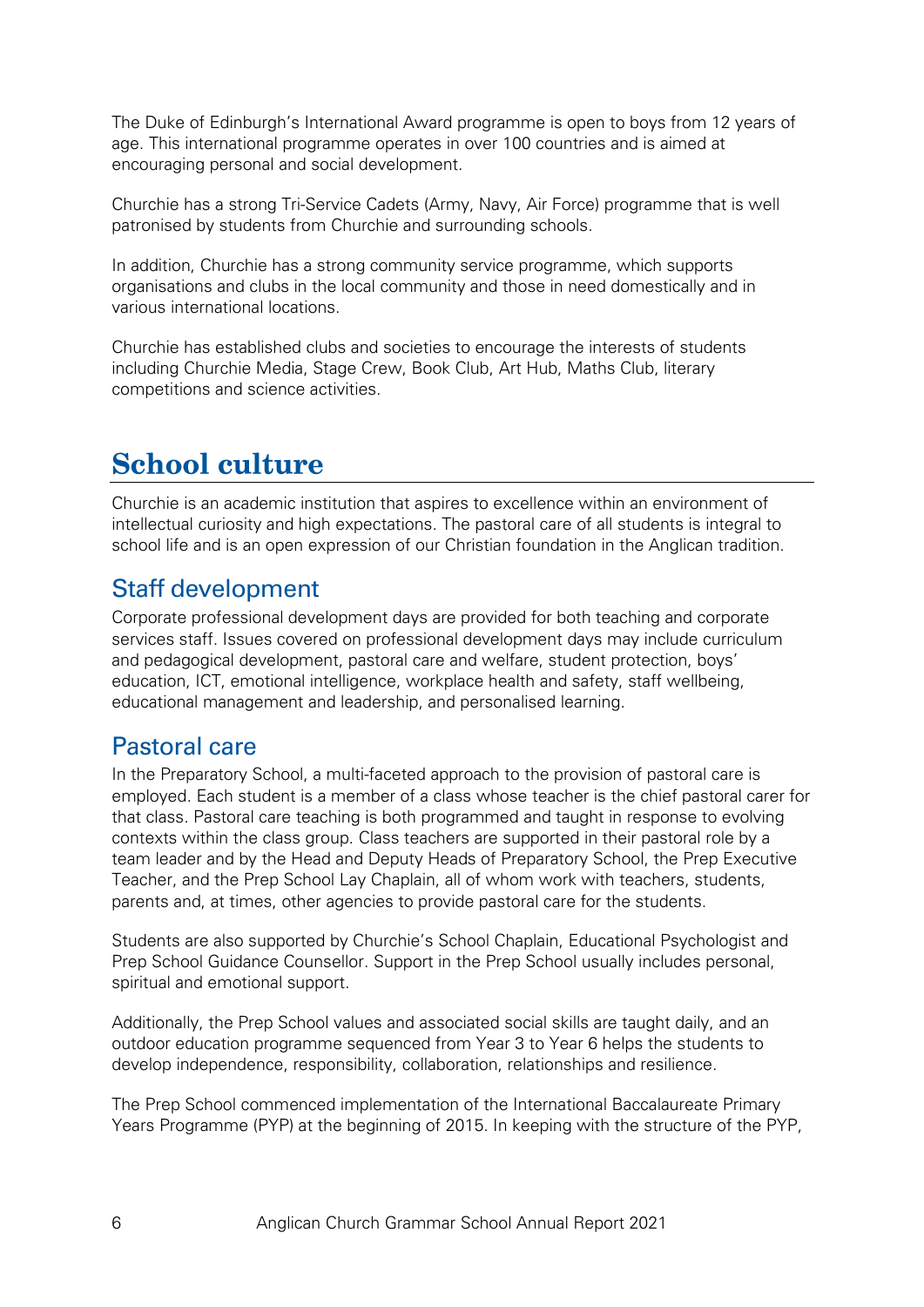each year level studies a unit of inquiry under the transdisciplinary theme of 'Who we are'. This transdisciplinary theme is an investigation into the nature of the self; beliefs and values; personal, physical, mental, social and spiritual health; human relationships including families, friends, communities, and cultures; rights and responsibilities; and what it means to be human. This learning is relevant to the pastoral care of the boys in the Prep School.

Matters of pastoral care are also discussed and managed using the framework of the IB learner profile and the PYP attitudes.

Pastoral care in the Senior School is delivered by housemasters through timetabled year group pastoral learning lessons and is supported by tutor teachers in their daily pastoral care sessions. The pastoral learning programme is sequential and age appropriate. It covers an array of topics, issues and discussion points, with an overarching focus on individualised goal setting, resilience and leadership. As the programme is conducted within the house structure, a warm environment is created allowing students to feel safe and to communicate openly.

The programme, based on pastoral group and house membership, offers students a sense of belonging and encourages participation in intra-school competition and community service activities. It allows students to develop as both individuals and members of a larger community.

Senior School students are also supported by the School Chaplain, the Careers Guidance Counsellor, the School Psychologist and the Head of Year 7. These professionals offer a range of services including personal, spiritual and emotional support, tertiary study and career guidance, and time management advice.

At the beginning of each term, all students from Years 7 to 12 review their time management and goal setting. The Senior School diary is an important aid in this process.

As part of the pastoral care programme, Year 7 is a unique year during which students transition from the primary school structure into secondary education. During Year 7, students are placed in a form with their Year 7 peers and are accommodated in the Year 7 precinct, which features excellent outdoor spaces and playing fields.

Years 7 to 10 students also undertake outdoor education that explores their responses to situations requiring resilience, responsibility, relationship building and resolve. These developing skills are enhanced through adventure-based outdoor pursuits.

Churchie also has in place stringent policies for the protection of children from harm and anti-bullying procedures.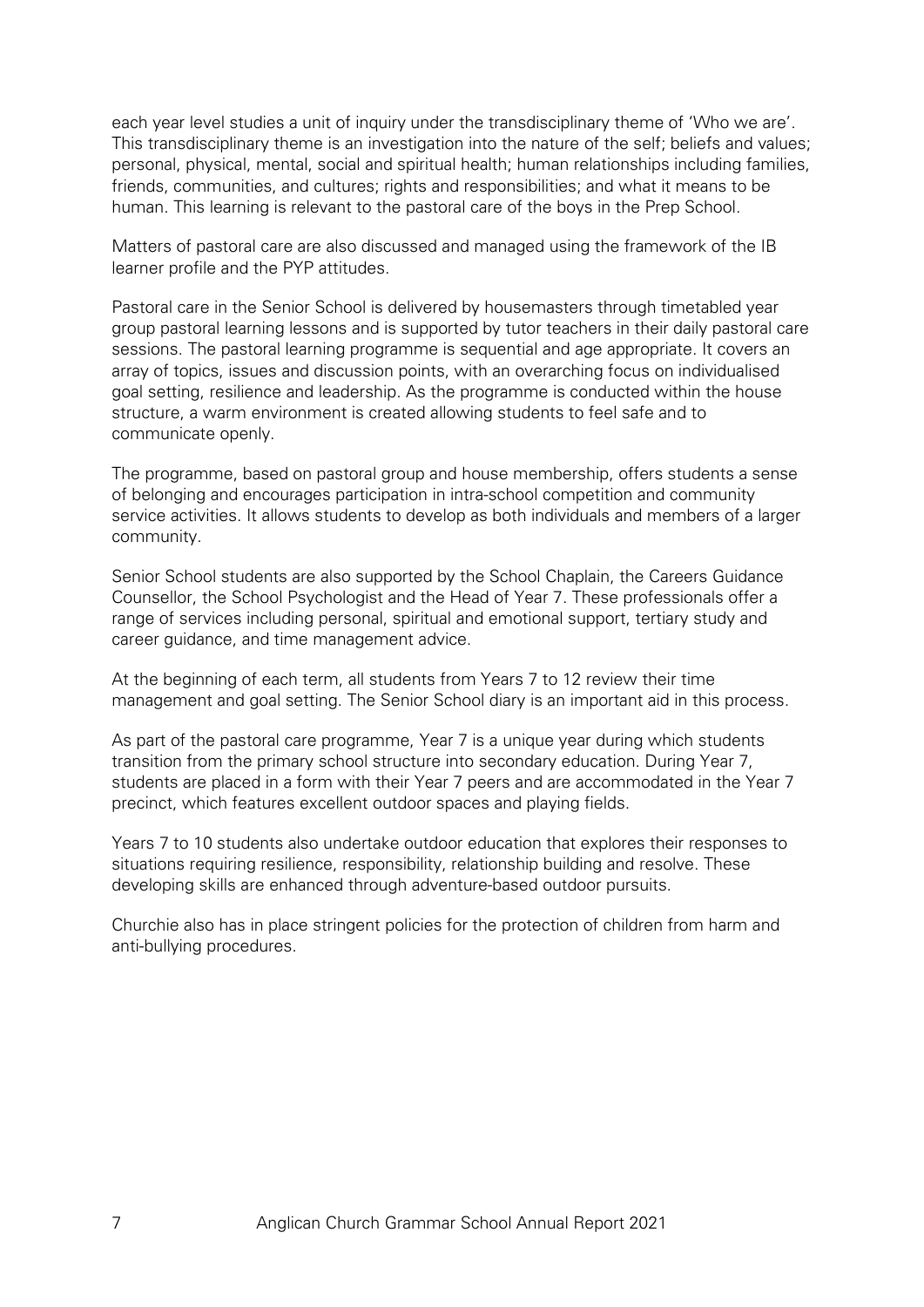### Parental involvement

Churchie's Parents and Friends Association (P&F), and a range of support groups operating under its auspices, support special events. Parents also support the Preparatory School Reading Programme and assist with sports activities and other key school events, including the annual Open Day and the Year 8 Grandparents and Special Guests Day. Parents also provide ongoing assistance at the Prep School Tuckshop, the Viking Café and the Meals on Wheels service programme.

# **Employee information**

#### Employee composition (including Indigenous staff)

In 2021 Churchie had 252 employee members, comprising:

- 181 full-time permanent
- 36 part-time permanent
- 9 full-time contract
- 5 part-time contract

## Qualifications of employees

| Qualification       | Teaching staff | Corporate services staff |
|---------------------|----------------|--------------------------|
| Certificate         | 37             | 14                       |
| Diploma             | 101            | 26                       |
| <b>Bachelor</b>     | 226            | 48                       |
| <b>Masters</b>      | 60             |                          |
| Doctorate or higher |                |                          |

# Expenditure on and participation in professional development

| Number                 | Total expenditure on teacher PD |  |
|------------------------|---------------------------------|--|
| All eligible employees | \$153,293.65                    |  |

The participation of the teaching employees in professional development activities during 2021 was 100 per cent. The major professional development initiatives focused on teaching and learning strategies for the initial stages of the revised Queensland Certificate of Education, the IB Diploma Programme and Primary Years Programme and the necessary curriculum development. Other expenditure was primarily for teacher development in their fields of teaching.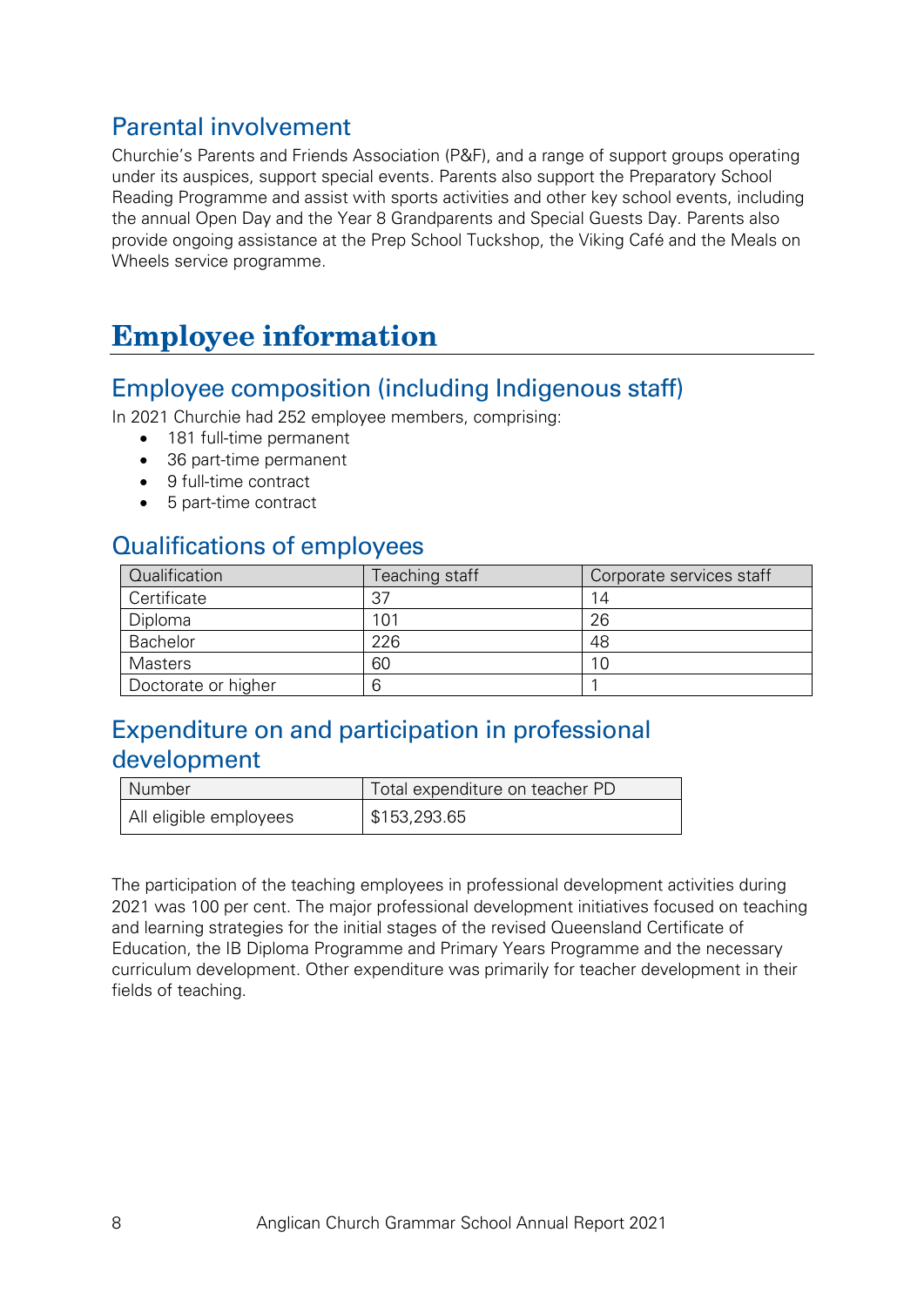# **Attendance**

Average employee attendance based on unplanned absences of sick and emergency leave of up to five days:

| Number of | Number of   | Total days        | Average employee |
|-----------|-------------|-------------------|------------------|
| employees | school days | employee absences | attendance rate  |
| 273       | 180         | 1627              | 96.69%           |

## Employee retention

|                                     | Number at end<br>of previous year | Number of retained in the following<br>year (the programme year) | Retention<br>rate |
|-------------------------------------|-----------------------------------|------------------------------------------------------------------|-------------------|
| Permanent teaching<br>employees     | 169                               | 136                                                              | 80%               |
| All employees<br>(including casual) | 359                               | 277                                                              | 77%               |

Reasons for exit:

- Career advancement/another position (27%)
- Contract end (38%)
- Retirement (6%)
- Personal reasons (27%)

# **Key student outcomes**

#### Student attendance

The average attendance rate for the whole school as a percentage in 2020 was 95.80 per cent.

| Year levels       | Average student attendance rate for each year level in 2020 |
|-------------------|-------------------------------------------------------------|
| Reception         | 95.89%                                                      |
| Year 1            | 96.20%                                                      |
| Year 2            | 96.55%                                                      |
| Year <sub>3</sub> | 95.31%                                                      |
| Year 4            | 95.31%                                                      |
| Year 5            | 95.91%                                                      |
| Year 6            | 94.82%                                                      |
| Year 7            | 96.26%                                                      |
| Year <sub>8</sub> | 95.45%                                                      |
| Year 9            | 95.15%                                                      |
| Year 10           | 94.23%                                                      |
| Year 11           | 95.36%                                                      |
| Year 12           | 94.72%                                                      |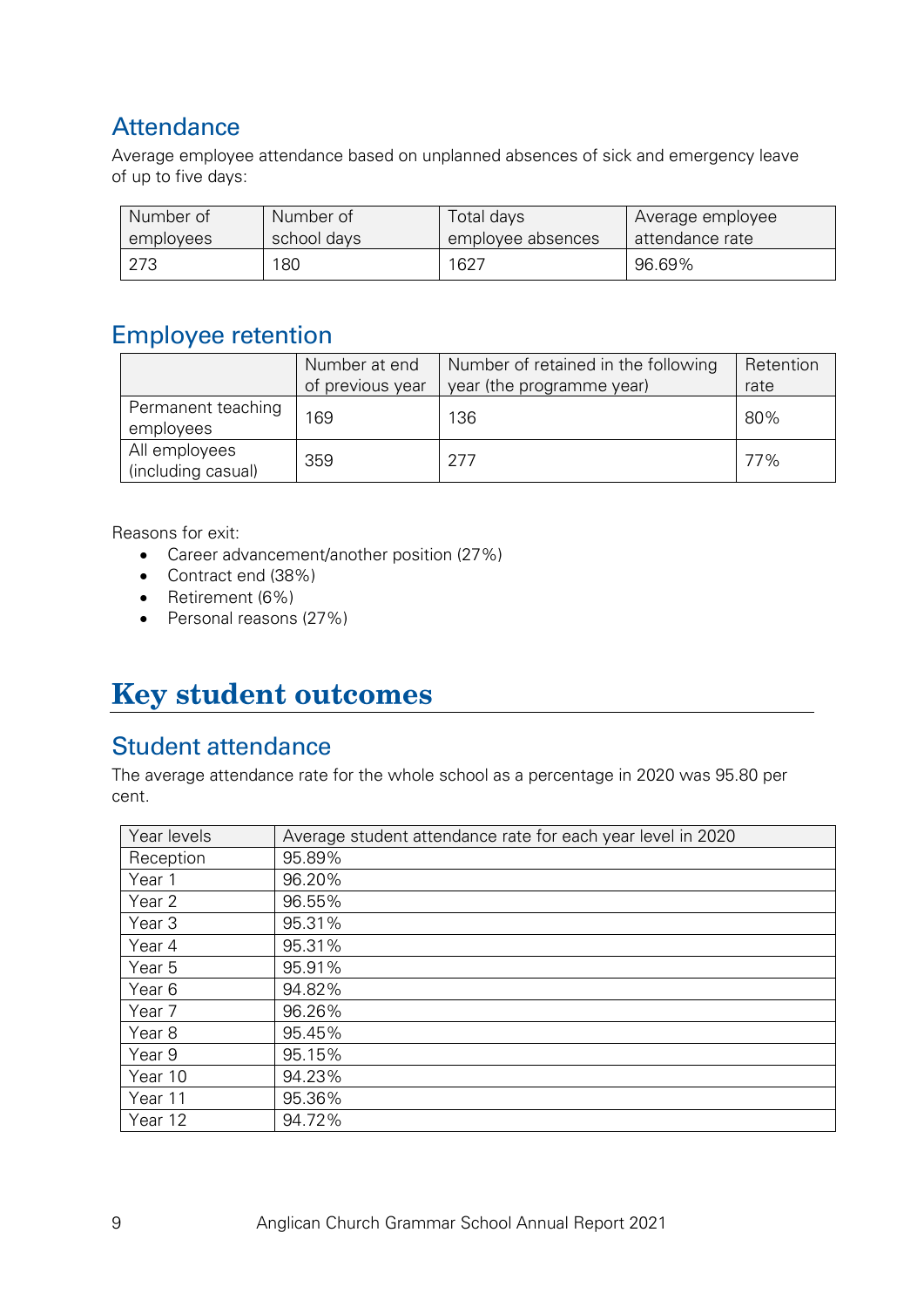# Managing absenteeism

Churchie maintains records of all absentees. Medical certificates are required if a student is absent for assessment and this information is recorded in student files. Churchie receives communication regarding non-attendance by phone or email.

#### NAPLAN results

After an absence in 2020, NAPLAN was once again part of the educational landscape in 2021. For the first time, Churchie completed NAPLAN online. The dynamics of NAPLAN Online are significantly different to the traditional tests intending to leverage technology and provide a more authentic snapshot of student skills. Particularly, the spelling test is administered via audio, and the questions of almost all other tests (except reading) can be revised by students as many times as they desire.

Both Year 7 and 9 achieved overall scores that placed them in the top 3 Churchie performances since the beginning of NAPLAN. Churchie performances in the domains of Reading and Numeracy, key indicators of ATAR performance, continued to be exceptionally high.

A rigorous analysis of our NAPLAN performance is undertaken each year to ensure the Years 7 to 9 skills development is meeting and exceeding the ACARA expectations. While continually evolving, our analysis showed that the Churchie programmes continue to bring value-add and our cohorts are consistently improving at a faster rate than average with respect to schools that are of a similar demographic.



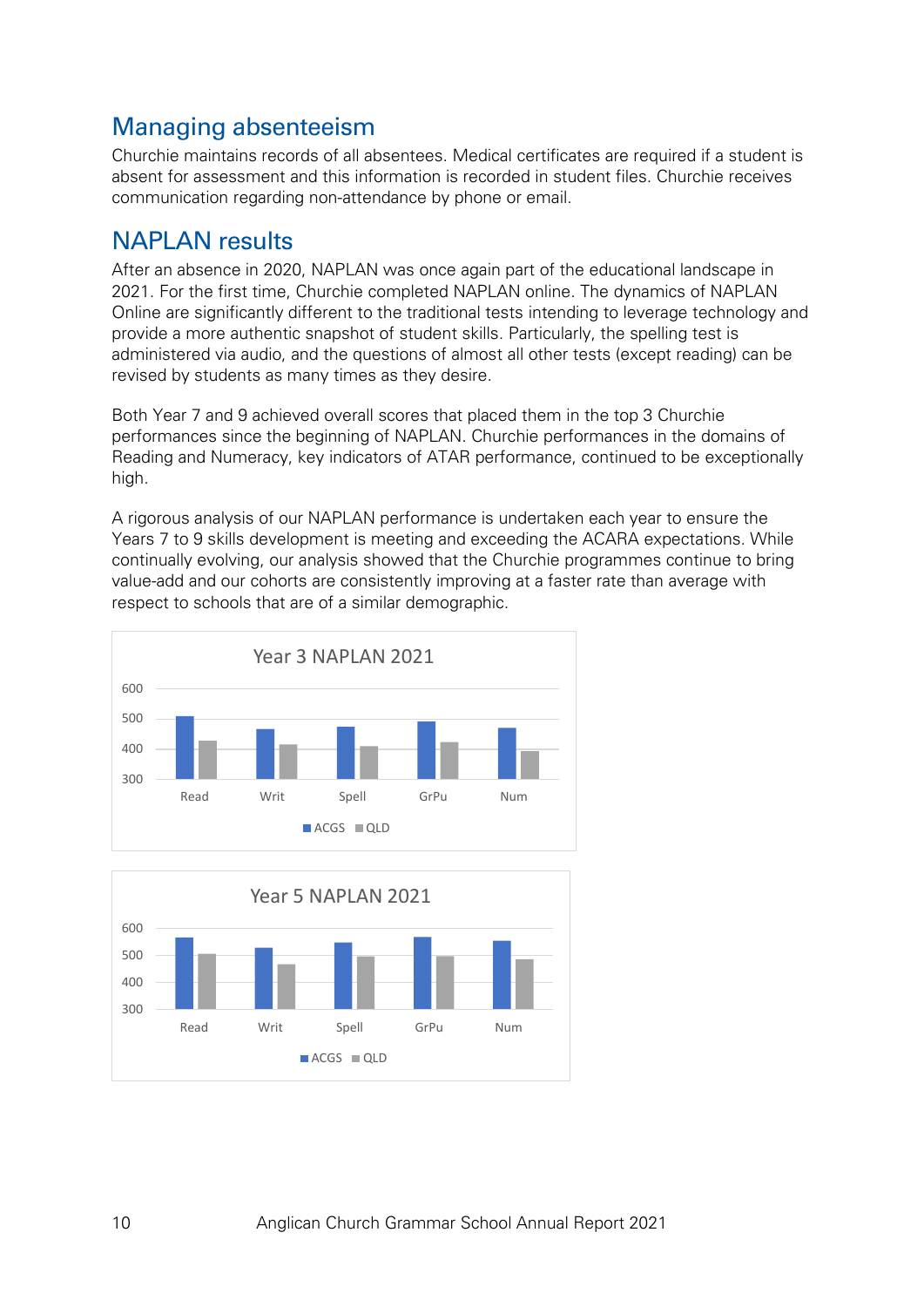



# Academic results of the Year 12 cohort

Churchie's Class of 2021 achieved some excellent results, and the Churchie community commends them on their success. The School also acknowledges teachers and parents for their dedication, support and encouragement.

In summary:

- Two QCE Churchie students achieved the maximum possible ATAR of 99.95. They are two of only 32 students in Queensland to achieve this result.
- The top IB Diploma Programme score was 43 from a maximum of 45, equivalent to an ATAR of 99.45.
- Several students were awarded university scholarships, including three University of Queensland Ramsay Scholarships.

|                                 | QCE results 2021 | IB results 2021 |
|---------------------------------|------------------|-----------------|
| $99+ ATAR$ (IB score of $42+$ ) | 8%               | 19%             |
| $98+ ATAR$ (IB score of 41+)    | 13%              | 26%             |
| $95+ ATAR$ (IB score of $37+$ ) | 26%              | 67%             |
| $90+ ATAR$ (IB score of $34+$ ) | 44%              | 85%             |

Overall, 50% of the 2021 QCE/IB cohort achieved an ATAR over 90.00.

Churchie's Class of 2021 IB cohort achieved an average IB score of 37 (equivalent to an ATAR of 95.2). For comparison, the world average is 32.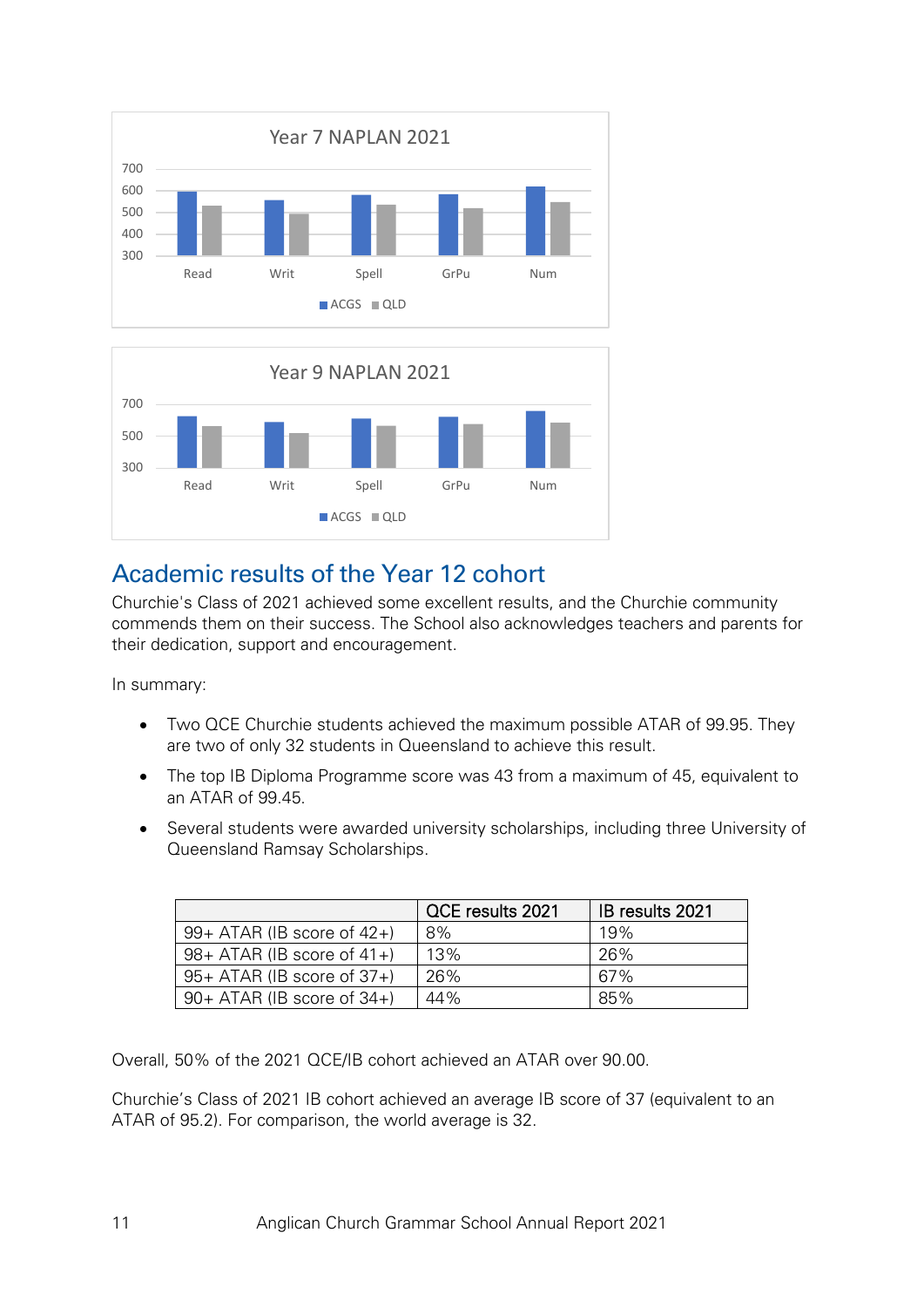The School also acknowledges the success of students who completed vocational subjects including Diploma of Business and Certificate IV qualifications.

Combined, 100% of Churchie students received the Queensland Certificate of Education, which requires several academic benchmarks to be achieved.

# **Significant achievement and initiatives**

# Churchie Research Centre

The Churchie Research Centre achieved significant research outcomes throughout 2021. Much of the work centred on its rollout of A Learner's Toolkit through the Years 7 to 10 timetable. A Learner's Toolkit translates critical theories from the science of learning into the Churchie context. The translation programme consisted of training interventions using the quick review study strategy, engaging in creating a brain dump as an exam priming strategy, and the design and refinement of study trackers.

In 2021, the Churchie Research Centre facilitated its first significant professional learning event, a virtual teach-meet event 'A Matter of Translation' held on Friday 3 September. The event brought academics, preservice, primary and secondary teachers and school leaders from different career stages and contexts to learn and share current classroom practices and strategies derived from translating current theories from the cognitive sciences. A Matter of Translation had international keynote presentations from Dr Tom Perry (University of Warwick, England) and Professor Mark McDaniel (George Washington Univerity in St Louis, USA). The team-meet also saw concurrent sessions provided by Queensland-based academics and teachers sharing their emerging research around translating the cognitive sciences into the classroom.

The Churchie Research Centre also had its first international peer-review paper accepted by the prestigious British Educational Research Association (BERA) Review of Education. The article focused on the study of implementing the A Learner's Toolkit programme in two Brisbane secondary schools overseen by The University of Queensland's Science of Learning Research Centre's Partner Schools Initiative. The study was subject to a 3-phase peer review from international experts and was published open-access through the support of the University of Queensland.

# Master plan developments

During 2021, progress continued on key projects identified in the School's Master Plan, which captures the School's vision to provide students and staff with innovative, worldleading learning spaces. During 2021, following was completed:

- The new Viking Café building was completed and opened, featuring an improved Senior School tuckshop facility, additional general learning areas and a housemaster office
- The new Year 3 and Arts building was completed and opened, establishing a new Year 3 precinct, 2 Visual Art studios and The Hive innovation and creativity hub.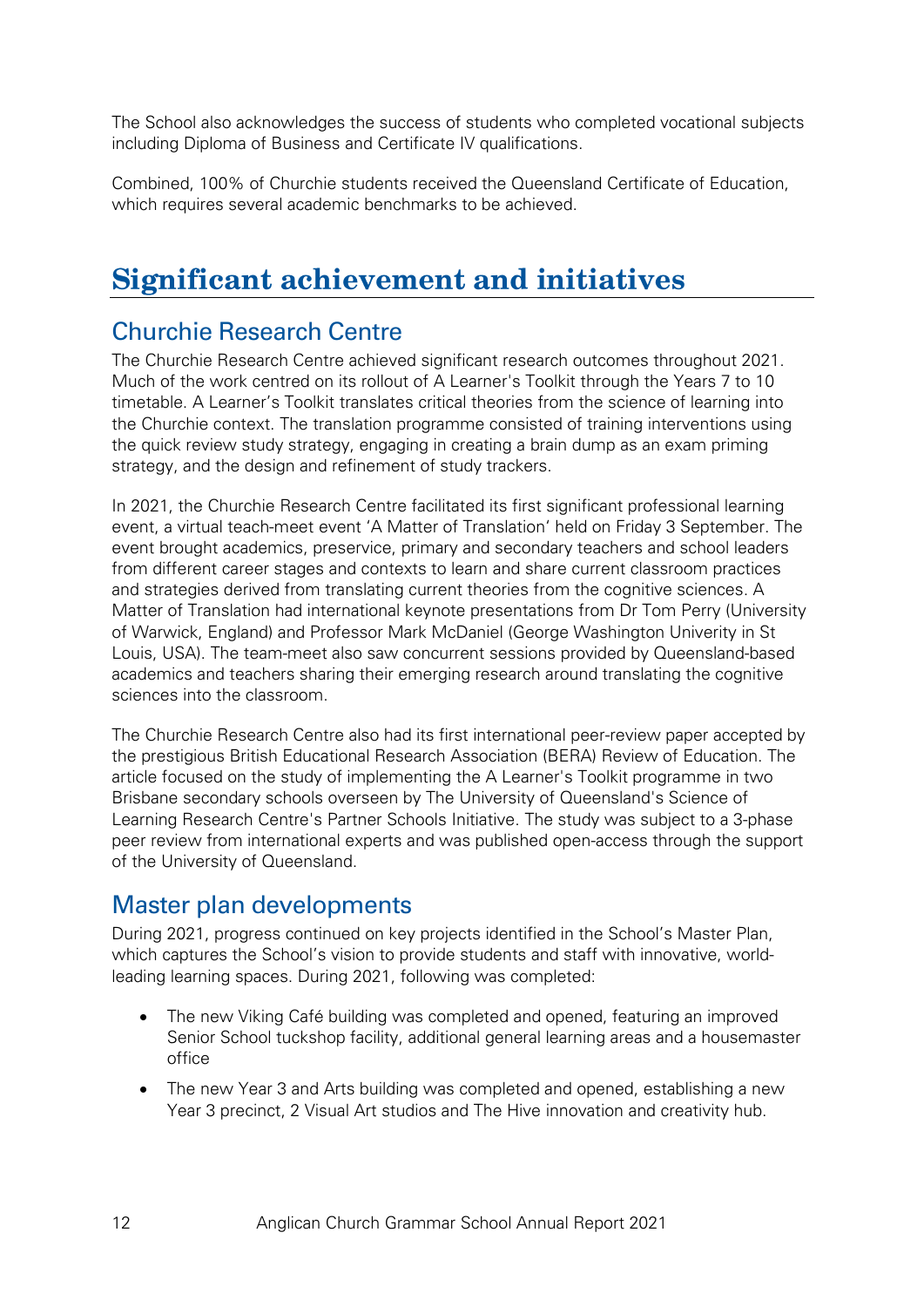- Goodwin House residential facility (Young building) was refurbished, offering boarding students flexible and spacious common areas and private rooms, and work commenced on Gerald House refurbishment.
- Reception and Year 1 classrooms were refurbished.
- Residential and landscaping projects continued.

#### Emotional intelligence

Churchie has been dedicated to enhancing knowledge around emotional intelligence (EI), particularly in establishing the link between emotional intelligence and academic performance. Churchie's collaboration with Swinburne University continues to explore emotional intelligence initiatives and the way that various interventions can develop, challenge and extend our students in a range of contexts. Our EI projects extend across the school, in both the Preparatory School and Senior School contexts, with links to the pastoral programme and the academic and cocurricular areas of the School. Evolving work in outdoor education, cocurricular pursuits and staff development is taking place.

## Aquila

A thoughtfully considered, challenging and tailored academic programme, Aquila, offers academic extension and enrichment opportunities to gifted and talented students.

The Aquila withdrawal programme offers students the opportunity to explore interdisciplinary thematic units of study. The aim is to develop thinking and communication skills, to draw connections between different subject areas and to allow students to make connections between their school-based learning and the wider world. The programme is designed to help students develop the cognitive skills needed in both the QCE and IB pathways.

In Aquila, Years 7 and 8 students completed units on economics, material science, physics and literature, which included masterclasses with expert teachers and guest speakers. Students in Year 9 had the opportunity to consider the themes of art and history, literature and psychology.

We also launched our Senior Scholar's Programmes in mathematics and computer science with students receiving additional support from university students.

In 2021, Churchie's Aquila students participated in several academic competitions. The School held its own internal versions of the Churchie Literature Challenge and the Churchie Maths Challenge. Churchie students participated in the QUT Science and Engineering Challenge, the Big Science Competition, the Australian Intermediate Maths Olympiad, the Australian Geography competitions, the Australian Maths Trust Challenge, and the Enrichment stage, the OzClo computational linguistics competition and the Australian Junior Science, Physics, Chemistry and Biology Olympiads.